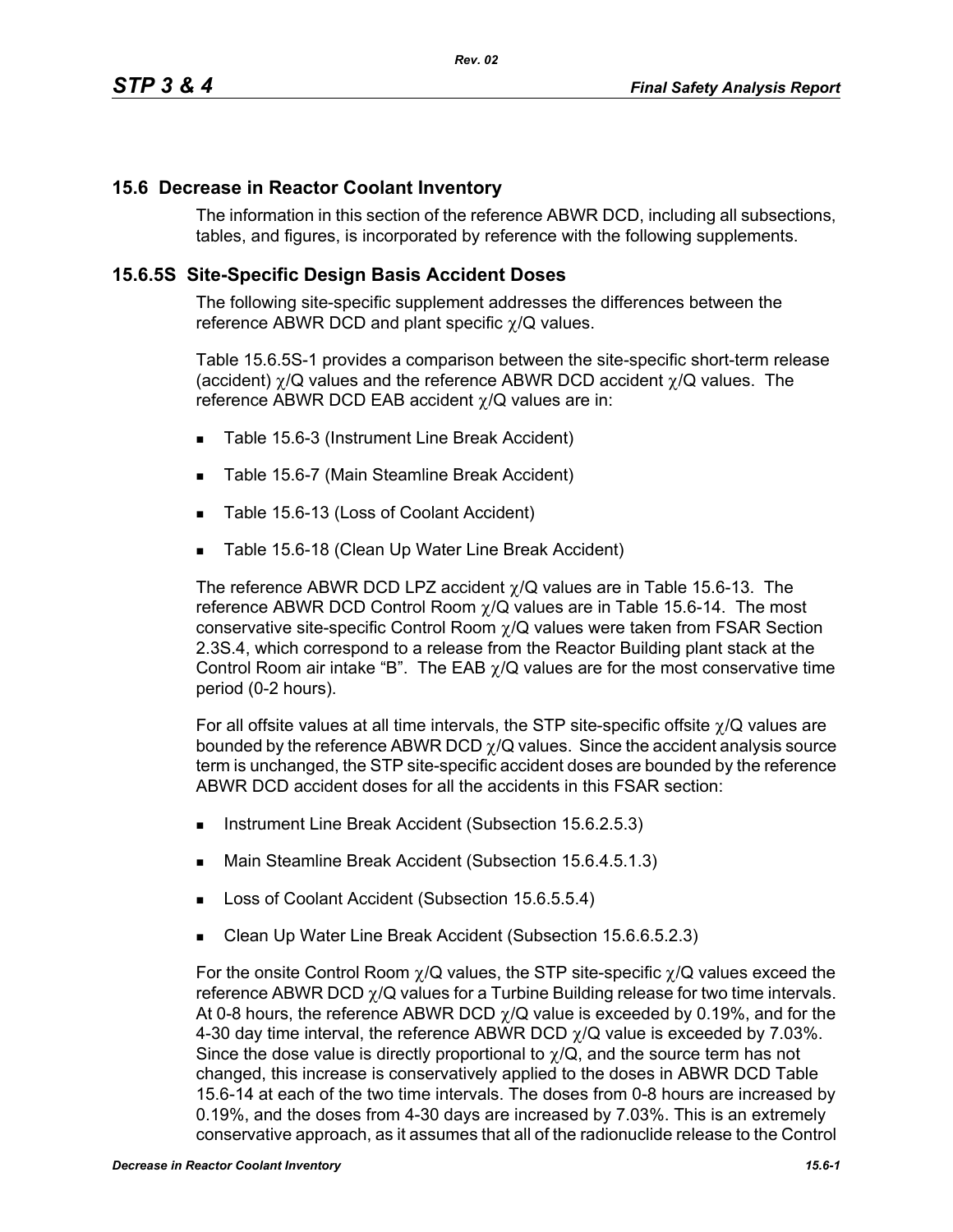Room is from the Turbine Building. The results for doses are shown in Table 15.6.5S-2. The Control Room doses remain well within the regulatory limits.

## **15.6.7 COL License Information**

## **15.6.7.1 Iodine Removal Credit**

The following site-specific supplement addresses COL License Information Item 15.7.

The design characteristics of the main steamlines, drain lines, and main condenser are the same as specified in the reference ABWR DCD. As a result, the parameters in Table 15.6-8, Items II.D (MSIV leakage) and II.E (condenser data) remain unchanged. Since the iodine credit is a function of these parameters, the STP 3 & 4 iodine removal credit does not deviate from the reference ABWR DCD.

|                                                      | <b>STP</b><br><b>Site-Specific</b> | <b>ABWR</b><br><b>DCD</b>      |
|------------------------------------------------------|------------------------------------|--------------------------------|
| Receptor<br><b>Location</b>                          | $\chi/\mathbf{Q}$<br>$(s/m^3)$     | $\chi/\mathbf{Q}$<br>$(s/m^3)$ |
| <b>EAB</b>                                           | 1.96E-04                           | 1.37E-03                       |
| <b>LPZ</b>                                           |                                    |                                |
| 0-8 hours                                            | 2.34E-05                           | 1.56E-04                       |
| 8-24 hours                                           | 1.64E-05                           | 9.61E-05                       |
| 1-4 days                                             | 7.61E-06                           | 3.36E-05                       |
| $4-30$ days                                          | 2.52E-06                           | 7.42E-06                       |
| <b>Control Room</b><br>(Reactor Building<br>Release) |                                    |                                |
| 0-8 hours                                            | 7.49E-04                           | 3.10E-03                       |
| 8-24 hours                                           | 2.46E-04                           | 1.83E-03                       |
| $1-4$ days                                           | 2.49E-04                           | 1.16E-03                       |
| $4-30$ days                                          | 2.15E-04                           | 5.12E-04                       |
| <b>Control Room</b><br>(Turbine Building<br>Release) |                                    |                                |
| 0-8 hours                                            | 5.18E-04                           | 5.17E-04                       |
| 8-24 hours                                           | 1.79E-04                           | 3.05E-04                       |
| $1-4$ days                                           | 1.19E-04                           | 1.93E-04                       |
| $4-30$ days                                          | 9.13E-05                           | 8.53E-05                       |

**Table 15.6.5S-1 Site-Specific** χ**/Q**